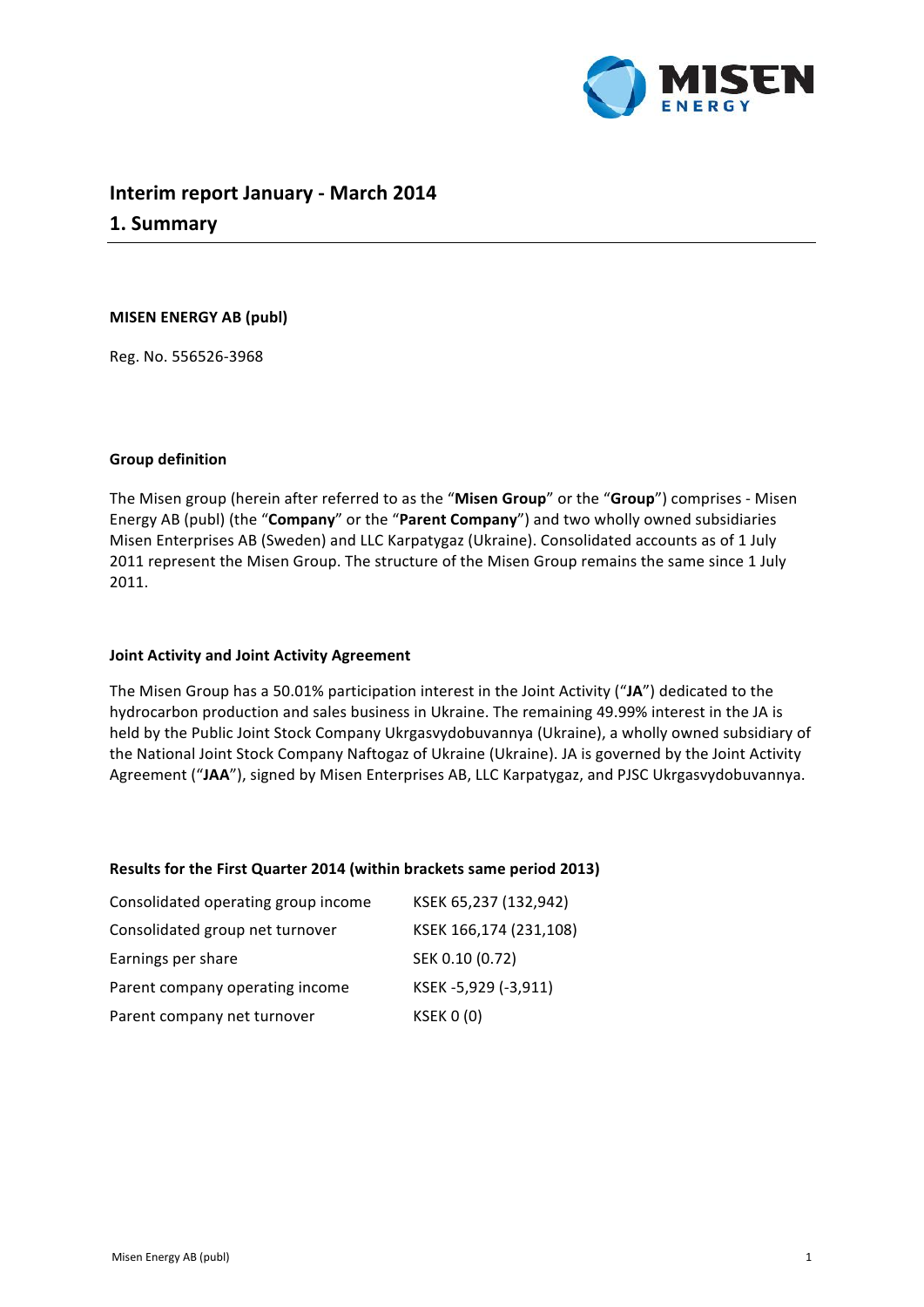# **Gas balance situation**

The pattern of being excluded from the gas balance continued in the first quarter 2014 and in February the JA has accumulated an inventory of six months production of natural gas in the underground storage, thus sustaining a negative impact on both the income and the cash flow of the Misen Group.

To address the situation, on 13 January 2014 the Company submitted to Ukraine a formal Notice of Investment Dispute under the Agreement between the Government of Ukraine and the Government of the Kingdom of Sweden concerning the Promotion and Reciprocal Protection of Investments (BIT), as well as under the Energy Charter Treaty. If the problems described in the Notice of Investment Dispute cannot be settled within six months, the Company reserves its right to submit the dispute for international arbitration in accordance with the BIT.

As of the end of March 2014 the Company negotiated sales of 128 mmcm of the natural gas. 88 mmcm from this constitutes 50% of production volumes from Q1 2014, and 40 mmcm have been allocated from the stock produced in 2013 and stored in the underground storages. This allowed the Company's subsidiary LLC Karpatygaz to initiate a series of payments of JA's debts.

Sales of additional production entitlements are being negotiated. Management trusts that the situation with production to storage could be discontinued, and uncertainty for the future business and going concern is thus expected to decrease.

# **Financing from the Fund**

Within the framework of the financing agreement between the Company and a Dutch financing fund (Stichting Bewaarder Pluribus Optimum Fund), whereby the Company has been granted a financial facility of up to KEUR 7,500 (corresponding to approximately KSEK 66,200), a tranche of KEUR 550 (KSEK 4,890) was drawn during the first quarter of 2014. Accordingly, the total debt under the financing agreement as of 31 March 2014 is KEUR 4,750 (KSEK 43,225). During the first quarter 2014 a settlement has been reached with the fund, whereby the Company has been granted financing sufficient for the Company's Swedish operations for the year 2014. As a security for the loan the Company has pledged 10% of shares in the subsidiary Misen Enterprises AB to the fund, this is reflected under the pledged assets in the Company's financials.

# Amendment No. 6 to the JAA

On 21 February 2014, a new Amendment No. 6 to the JAA was signed and is pending approval with the Ukrainian State authorities. This was preceded by negotiations regarding extension of the Company's subsidiary Misen Enterprises AB obligation to contribute to JA KUSD 12,516 (KSEK 80,685) under the Amendment No. 5. With the full support and understanding from all related parties, the newly signed amendment provides greater authority to JA's Management Committee, which in turn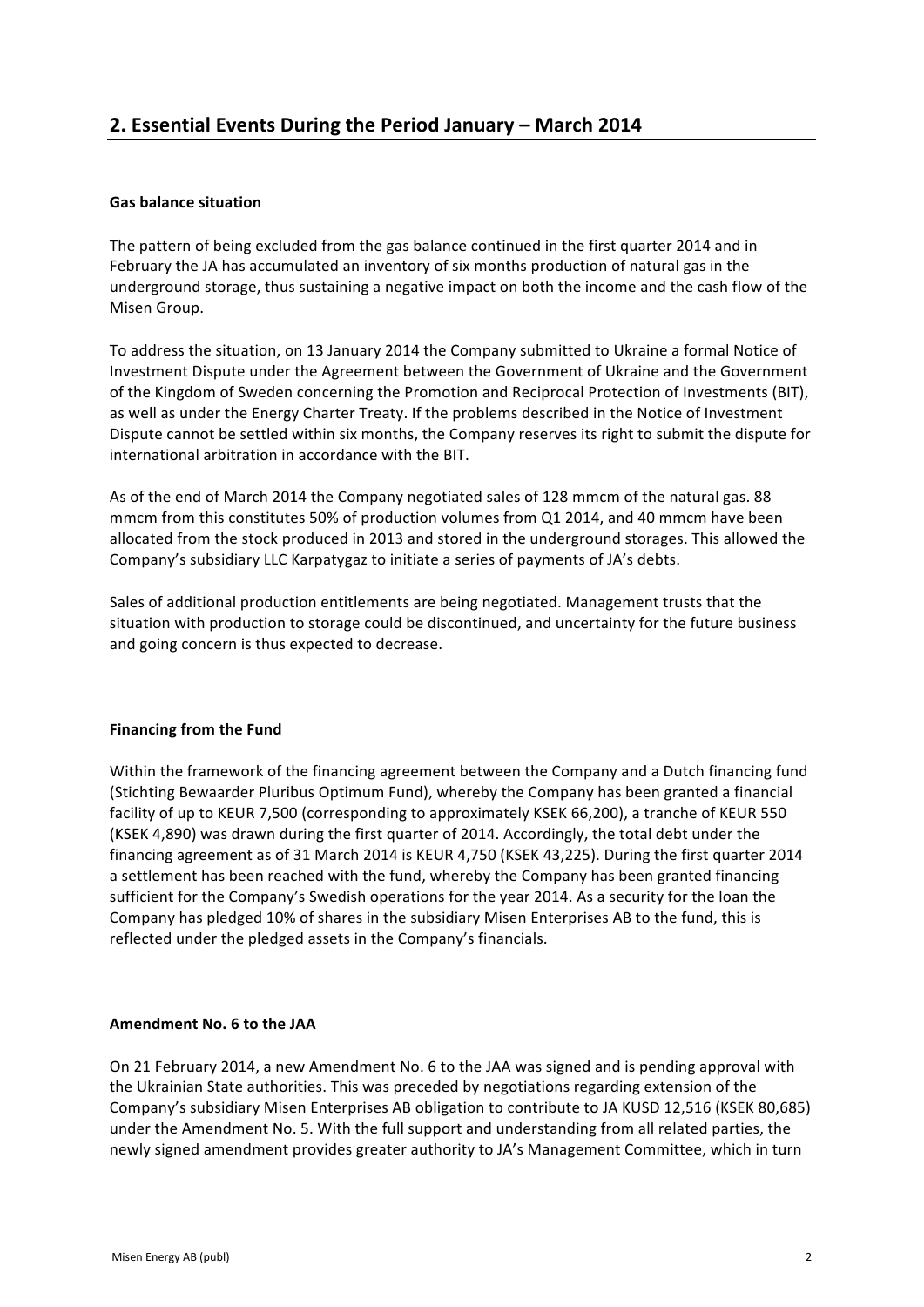agreed on extension of Misen Enterprises AB obligation to contribute funding until 31 December 2014. 

In addition, Amendment No. 6 excluded inoperative well stock that fell under the expiring licenses held by PJSC Ukrgasvydobuvannya, thus addressing and mitigating company-related license risks.

The above-mentioned signing of Amendment No. 6, effectively cancels the previously signed and announced Amendment No. 6 (in April 2013).

### **Investment program**

Due to the constrains imposed on JA's ability to dispose of its production entitlements, the Company has introduced a temporary measure of suspending new investments during the first quarter 2014. Provided situation with the gas balance is solved, this temporary measure shall be revoked and the investment program will continue as planned. The Company will inform on progress.

#### **Production report**

The table below sets forth the *average daily production* indicators by the end of the specified period:

|                       | Q1 2014 | Q1 2013 |
|-----------------------|---------|---------|
| Natural Gas (mmcm*)   | 1.97    | 1.7     |
| Gas Condensate (tons) | 89.3    | 85.3    |
| Oil (tons)            | 62.6    | 57.1    |
| *million cubic meters |         |         |

The table below sets forth the *accumulated production* indicators during the specified period:

|                         | Q1 2014 | Q1 2013 |
|-------------------------|---------|---------|
| Natural Gas (mmcm)      | 174     | 152     |
| Gas Condensate (ktons*) | 8.1     | 7.6     |
| Oil (ktons)             | 5.7     | 5.1     |

*\* thousand tons* 

# **Observation List**

In January 2014, the Company was transferred to the Observation List on the First North NASDAQ OMX Nordic Exchange Stockholm AB. The reasons for assigning the Company an observation status are not primarily related to the ongoing financial difficulties, but are rather triggered by concern over the Company's control of its assets and the overall uncertainty related to the turbulent political and economic situation in Ukraine.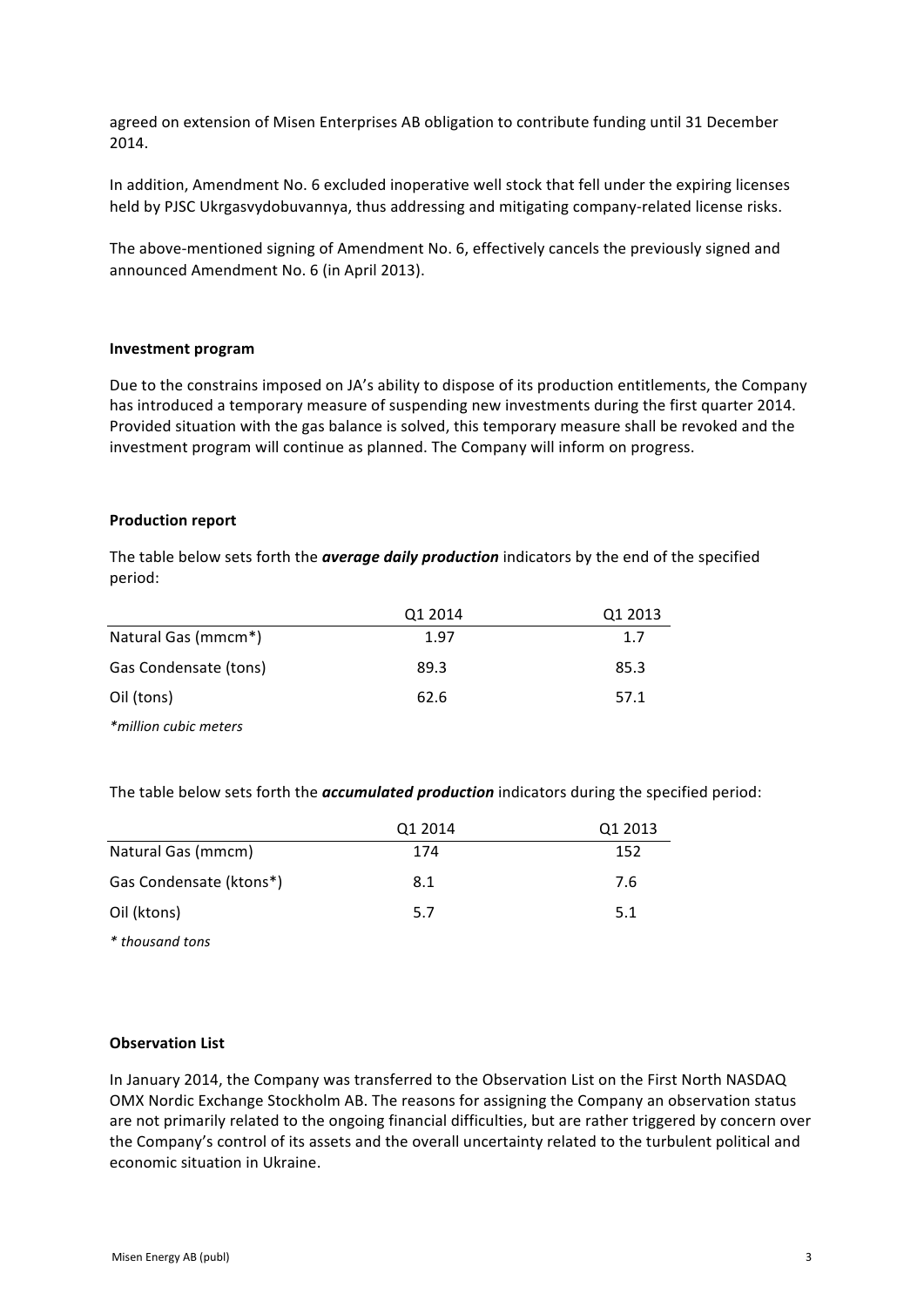Under the Swedish stock exchange rules, transfer to the Observation List is a signal to the market/shareholders that the development of the company should be closely monitored. The Company shall continue following the situation and will be reporting on material developments as they occur.

### **Essential events after end of the first quarter 2014**

As of the end of April 2014, the Company negotiated additional sales of 60 mmcm of the natural gas that has been allocated from the stock produced in 2013 and stored in the underground storages. This allows the Company's subsidiary LLC Karpatygaz to continue payments of JA's debts.

The gas balance issue is given certain progress, but the Company could not identify it as being solved. The pattern of being excluded from the gas balance continues in the second quarter of 2014. As of the beginning of May 2014, the JA keeps accumulated inventory of five months production of natural gas in the underground storage. Due to the Company subsidiary's inability to sell all of its production entitlements, an uncertainty for the future business and going concern remains, although the management trusts that the situation with production to storage could be discontinued, and uncertainty for the future business and going concern is thus expected to decrease.

- - - - -

In April 2014, the Company has received all required approvals and confirmations with the Ukrainian State authorities, enforcing de facto and de jure validity of the Amendment No. 6 to the JAA. The Company's commitment to facilitate additional financing to JA, when required, has been reduced to the original value of KUAH 3,000,000 (approximately KSEK 1,760,000) and is reflected in 2014 reports under contingent liability in the Misen Group's accounts.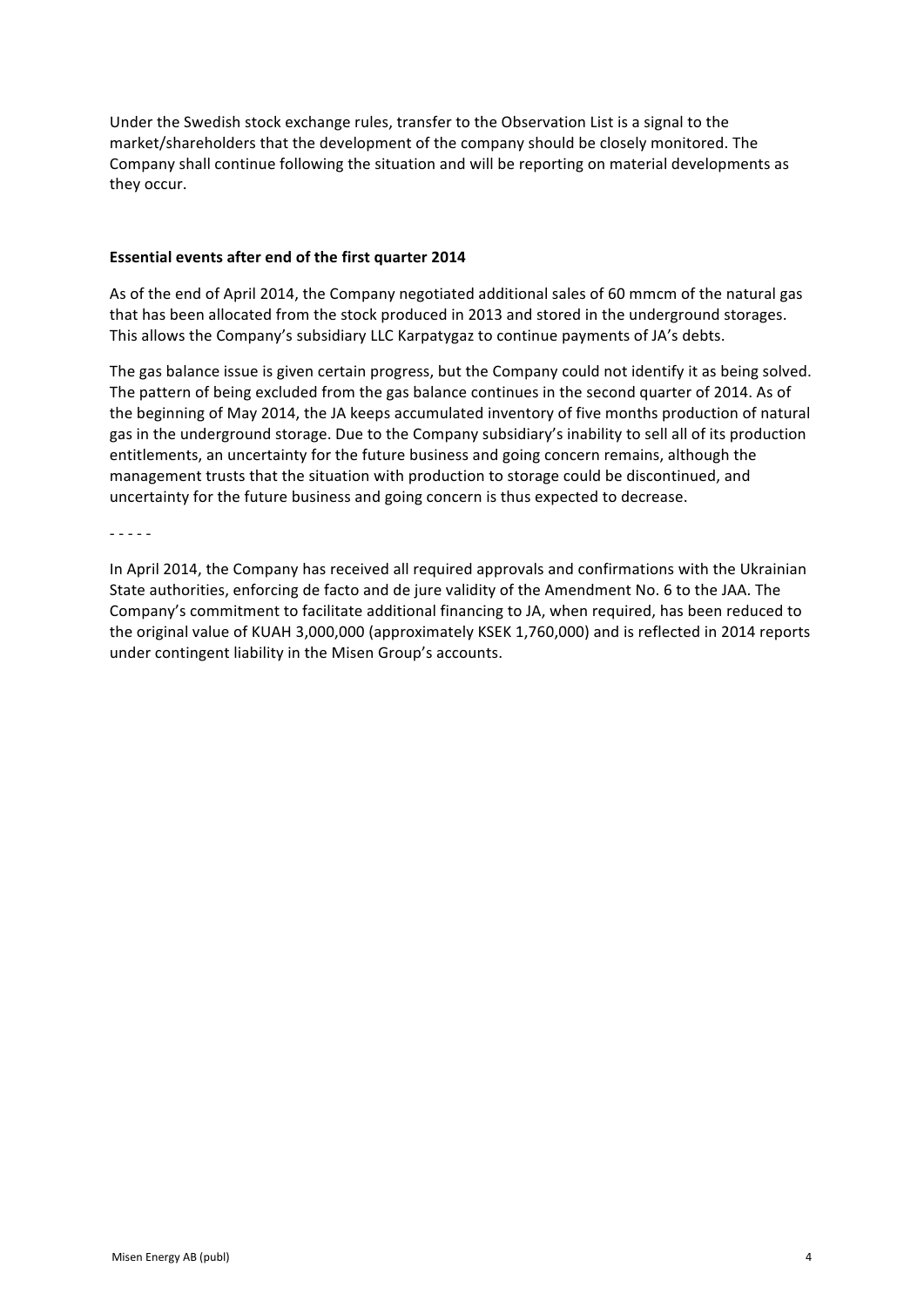The Misen Group accounted for an operating income of KSEK 65,237 for the first quarter 2014 as compared to KSEK 132,942 for the same period last year. Profit after financial items for the period was KSEK 22,702, as compared to KSEK 130,420 for the same period last year. The lower result in the guarter is due to the lower sales that in turn are related to the governmental regulations for increased portion of the gas production to be kept as inventory. Also, Misen Group's profit after financial item has deteriorated due to JA's functional currency devaluation in first quarter of 2014, since majority of interest bearing debts are US dollar denominated. The gas production increased in the first quarter 2014 compared to the first quarter 2013 and is on the same level as in the end of 2013.

During the first quarter 2014, the gas production within JA totaled 174 mmcm (152 mmcm in the first quarter 2013), generating a turnover of KSEK 329,607 (KSEK 456,791) of which 50.01 % is attributable to the Misen Group's interest in JA. Due to the governmental regulations, five months of JA production of natural gas is kept in storage as of the end of the first quarter 2014.

Loss after the financial items for the Company in the first quarter of 2014 amounted to KSEK -5,929 (KSEK -3,911).

Misen Group revenue for the first quarter of 2014 was KSEK 166,174 (KSEK 231,108) and the Company revenue for this period was KSEK 0 (KSEK 0).

During the fourth quarter of 2013, JA continued experiencing problems with its gas not being accepted in the Ukrainian gas balance. As a result of this, nothing of the gas production in the fourth quarter 2013 was invoiced to the customers, while five months production was kept in stock. Sales during the first quarter 2014 are mix of gas produced during 2013 and 2014. As of today, no permanent solution to the gas balance problem has been found.

The margin in JA is suffering from the change in sales mix, where the proportion of oil and gas condensate has increased. The lower margin on these products in combination with dropping market prices on gas has lead to that the EBIT margin has in the first quarter of 2014 decreased to 39 % from 58 % in the same period last year.

The decreased value of the UAH has lead to currency losses on the loans held by the JA in other currencies than UAH. These losses are included in the financial items of the Income Statement.

As a result of the problems with the gas balance, the JA has breached covenants under the financing and leasing agreements. Therefore all loans in the JA are defined as short-term in the balance sheet. With a mutual understanding of the situation and trust that production to storage could be discontinued in 2014, the Company's subsidiary is negotiating extensions with the creditors and suppliers.

As security for the loan used for financing of the Company, 10 % of its shares in the subsidiary Misen Enterprises AB were pledged to the Dutch financing fund (Stichting Bewaarder Pluribus Optimum Fund).

As a result of the renegotiated Amendment No. 6 to the JAA, the Company's obligation to provide financing to the JA projects has decreased from KUAH 5,000,000 to KUAH 3,000,000 (KSEK 1,760,000), which is reflected in contingent liabilities.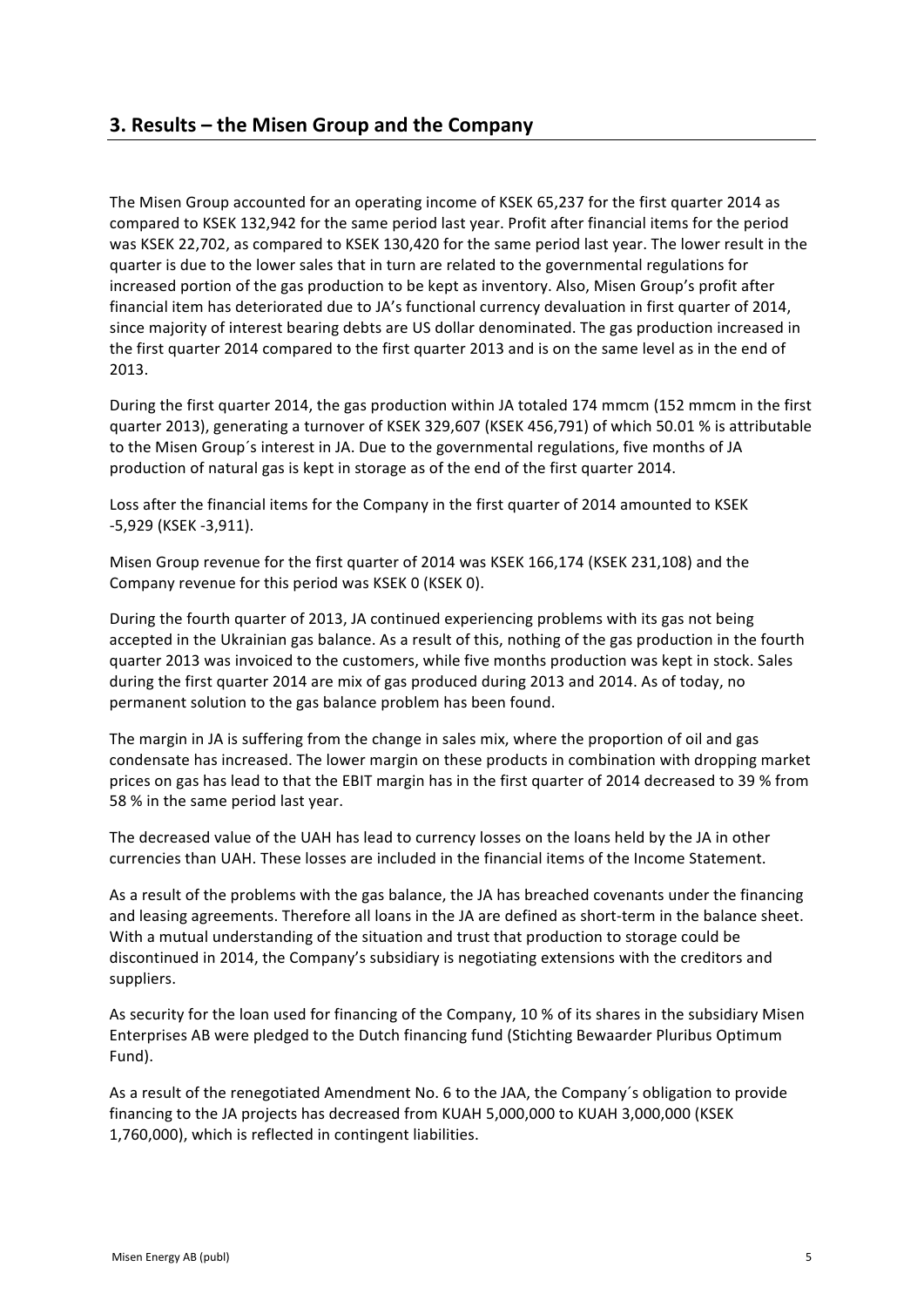# **Cash position**

As of 31 March 2014, the cash balance of the Misen Group was KSEK 3,801 (KSEK 27,233). The cash flow from operations before changes in working capital was KSEK 64,871 in the first quarter of 2014 (KSEK 107,850). 

# **Capital expenditure**

The Misen Group's capital expenditure on equipment for gas production in Ukraine related to the JA activity in the first quarter 2014 amounted to KSEK 22,477 (KSEK 86,969).

At the end of the first quarter 2014, capital expenditure orders not vet delivered remain at an aggregate value of KSEK 633,447. The capital expenditures are equipment, constructions and constructions in progress for extraction of natural gas. The activities are capital intensive and the level of capital expenditures will be on a continuing high level as soon as the above described business challenges are solved.

# **Expected future development of the Company**

Provided the situation with the gas balance is resolved within the year 2014, the operations of the JA are expected to develop in a positive way with a continuous substantial growth in production and sale of gas and thereof increasing profits and positive cash flow from operations resulting in an increased shareholder value. In the near future however, the abovementioned problems with the gas balance will continue to negatively impact on the Misen Group income and cash flow.

Please also see the description of problems with the gas balance earlier in this report.

#### **Environmental impact**

The JA operations have an impact on the environment in Ukraine, which is governed by laws and conventions, which in turn control the JA's operations as regards to the environment. Oil and natural gas operations are subject to extensive regulations with respect to the environment at both international and national levels. Environmental legislation covers the control of water and air pollution, waste, licensing requirements, restrictions on operations in environmentally sensitive and coastal areas. Environmental regulations are expected to become more stringent over time, which will most likely result in increasing costs. The Misen Group meets the environmental requirements in order to maintain existing licenses or obtain new ones.

#### **Accounting principles**

This report is prepared according to the International Financial Reporting Standards (IFRS), as adopted by EU. This report is prepared according to IAS 34 and The Swedish Annual Accounts Act as well as RFR 2. Accounting for legal entities. As of 1 January 2014 the Group adopted a series of new accounting principles (please see the Annual Report 2013, pages 47-48), otherwise the accounting principles for the Misen Group as well as for the Company remain identical to the last annual and quarterly reports. It is important to note that the newly adopted IFRS 11 ("Joint Arrangements") does not have an impact on the financial statements of the Company.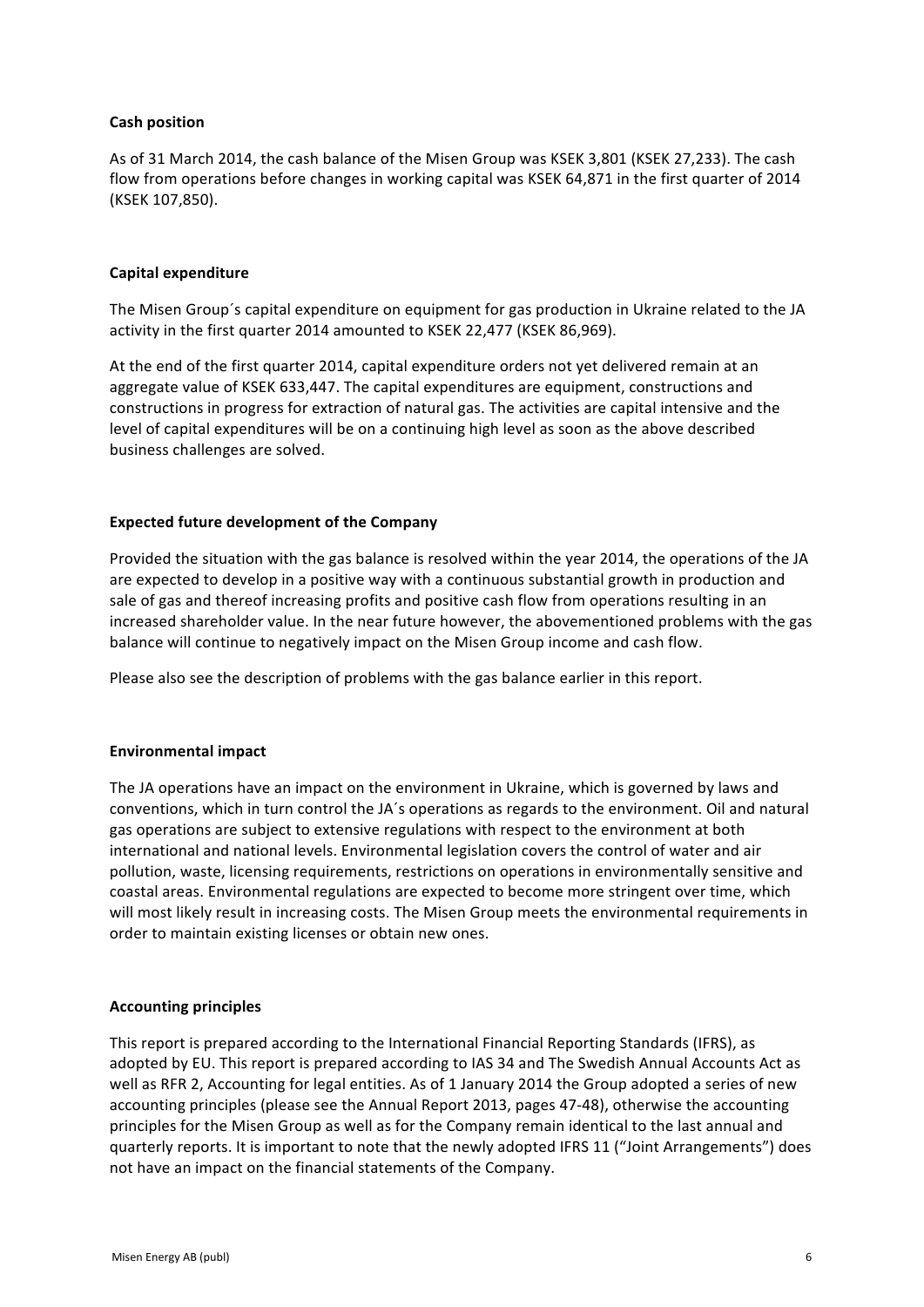# **Financial assets and liabilities**

Booked value of financial assets and liabilities is equal to fair value.

# **Financial and other risks**

The Misen Group focuses on exploration and production of hydrocarbons in Ukraine. In this activity, the Company works with a complex set of industry-specific risks such as price trends for oil and gas, currency risk and interest rate risks, regulatory matters relating to investigations, processing and environment and uncertainty in the value of the completed exploration work and the subsequent field development. With operations currently focused on production rather than exploration, the risk exposure could be considered as being moderate.

The Company continues investigating what measures are needed to extend licenses expiring in 2018, as certain licenses formally expire at that time. It is not expected that any problems will arise with extending the licenses.

The need for funding that may arise in 2014 will be handled through extended credits and, if necessary, adjustments in the investment program (please see chapters above).

A more in-depth explanation of the different risk exposures in the Company's business is included in the annual report 2013.

#### **Exchange rate risks**

Due to the political instability in Ukraine during the first quarter of 2014 the rate for UAH towards SEK has decreased from 0.7718 on 31 December 2013 to 0.5750 on 31 March 2014, or -27.7%. Since the Misen Group's operations and net assets are almost entirely located in Ukraine this has caused a negative effect on the Misen Group's equity, decreasing it by KSEK 157,400.

The Company's cash flow and income are hedged against depreciation since the sales price is linked to the gas import price in USD. Up to 70% of the Company's expense is subsoil charge, which is also directly linked to the gas and oil prices in USD. As for the rest of the costs, they will most likely increase in line with the prices in USD, due to the common practice in Ukraine to tie major costs to the hard currencies like USD and EUR, hence currency fluctuations should be offset. The Company will continue monitoring the situation and will inform the market accordingly.

#### **Political risks**

As mentioned in the annual report 2013, in recent years, Ukraine has undergone a profound political and social change. The value of the Misen Group assets may be affected by uncertainties such as political or diplomatic developments, social or religious instability, changes in government policies, taxation and interest rates, restrictions on currency repatriation and other political and economic development of laws and rules in Ukraine. These risks relate in particular to expropriation, nationalization, confiscation of assets and legislative changes concerning the level of foreign ownership. 

The Company is concerned with the latest events in Ukraine that started evolving during the fourth quarter 2013. At present the Company is experiencing a range of negative impacts observed on the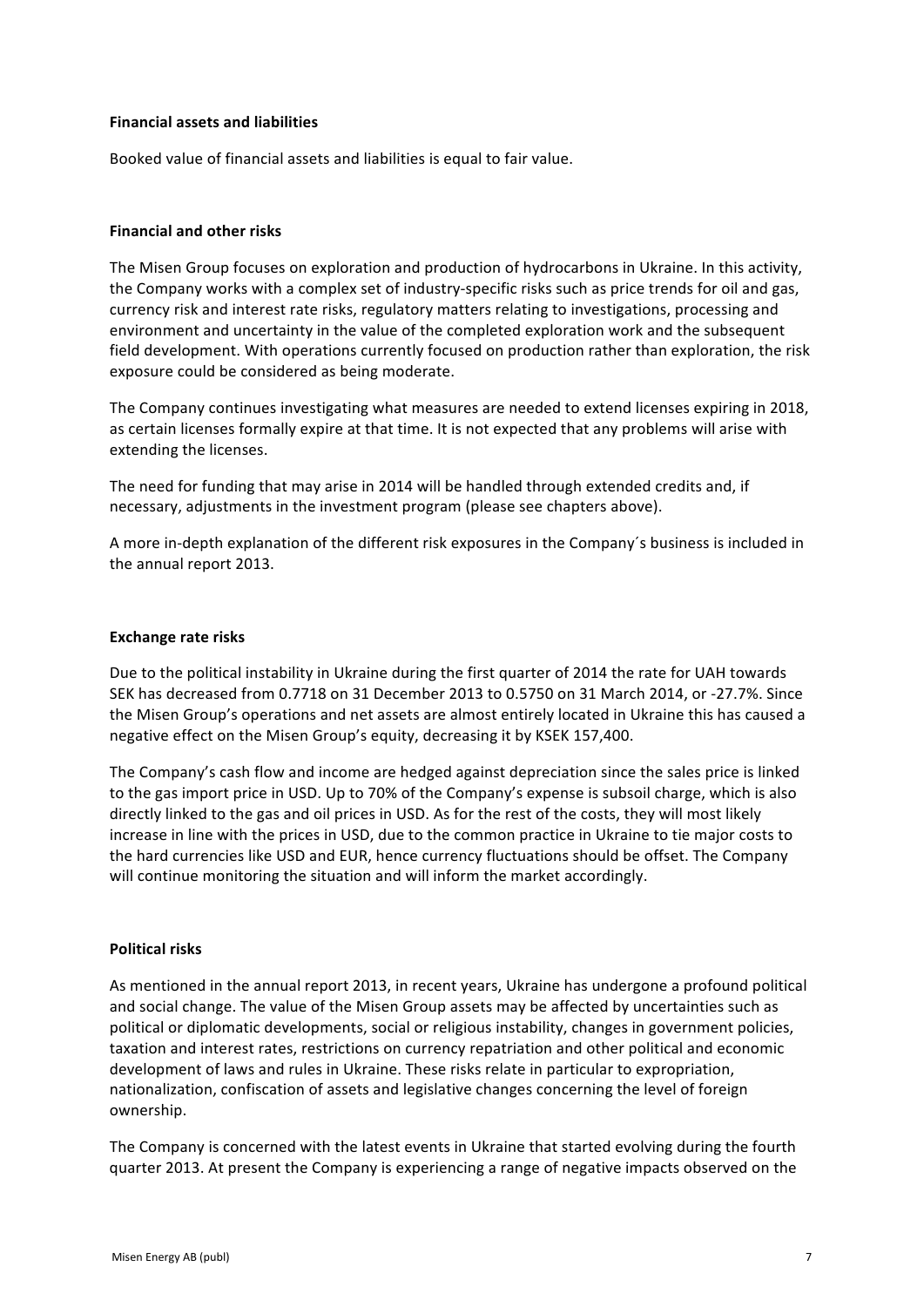Misen Group level as described in the previous chapters. The Company continues monitoring the situation.

# **First North**

Misen Energy AB (publ) is listed on First North, which is an alternative market place operated by NASDAQ OMX Nordic Exchange Stockholm AB and the Company adheres to the rules and regulations for First North. The Certified Adviser of the Company is Thenberg & Kinde Fondkommission AB.

#### **Sector information - the Misen Group**

The Misen Group operational activities are located in Ukraine. Solely administrative issues are undertaken in Sweden.

# **Geographical area**

|                       |         | 31 March 2014 | 31 March 2013 | 31 Dec 2013 |
|-----------------------|---------|---------------|---------------|-------------|
| (All amounts in KSEK) |         |               |               |             |
| Net sales, external:  |         |               |               |             |
|                       | Sweden  | --            | $ -$          |             |
|                       | Ukraine | 164,850       | 228,457       | 618,332     |
| Fixed assets:         |         |               |               |             |
|                       | Sweden  | --            | --            |             |
|                       | Ukraine | 689,616       | 650,595       | 904,656     |

# **Transactions with related parties**

(Amounts for 31 March 2013 not available)

|                       |                            | 31 March 2014 | 31 Dec 2013 |
|-----------------------|----------------------------|---------------|-------------|
| (All amounts in KSEK) |                            |               |             |
|                       | Ukrgasvydobuvannya:        |               |             |
|                       | Sale                       | 42,114        | 164,180     |
|                       | Purchase                   | 37,242        | 179,955     |
|                       | Short-term receivables     | --            | 2,152       |
|                       | Short-term debts           | 45,950        | 16,824      |
|                       | Management and Board:      |               |             |
|                       | Purchase of services       | 516           | 2,217       |
|                       | Salaries and remunerations | 1,101         | 4,199       |
|                       | Short-term debts           | 171           |             |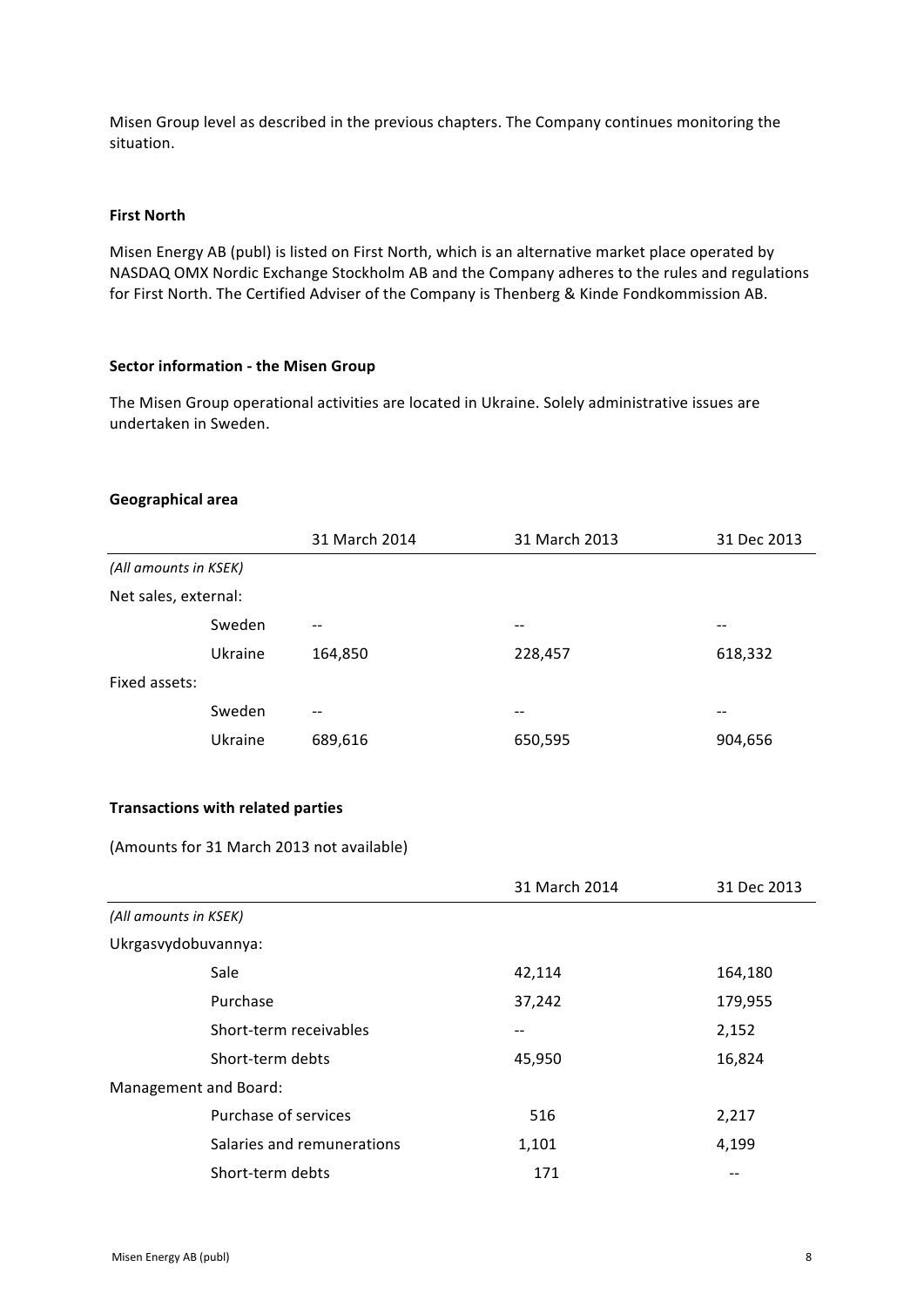### **Publication of the Q1 interim report**

This interim report for the first quarter 2014 is published at the Company's website, www.misenenergy.se, and a printed version can be ordered at info@misenenergy.se.

#### **Future reports**

Next report, the Q2 report 2014, will be released on 28 August 2014.

This report has not been subject to review by the Company's auditors.

Stockholm, 27 May 2014

#### **Misen Energy AB (publ)**

The Board and Managing Director

For further information, please contact:

Göran Wolff, MD

Direct line: +46 31 759 50 72

Mobile: +46 709 45 48 48

E-mail: goran@misenenergy.se

info@misenenergy.se

Misen Energy AB (publ) (formerly Svenska Capital Oil AB (publ)) is a Swedish upstream oil and gas company with operations in Ukraine. The company was founded in 2004 and its shares are since 12 June 2007 traded on NASDAQ OMX First North.

In 2011, Misen Energy AB (publ) acquired Misen Enterprises AB and its Ukrainian subsidiary, LLC Karpatygaz, including the rights of 50.01% of the revenue and profit from a gas production project in Ukraine. Under IFRS rules, this transaction is classified as a reverse takeover. In consideration of the acquisition, a new share issue was carried out.

The gas producing assets have been acquired by production cooperation via a joint activity project governed by a Joint Activity Agreement between the wholly-owned direct and indirect subsidiaries of Misen Energy AB (publ), i.e. Misen Enterprises AB and LLC Karpatygaz (together 50.01%) and PJSC Ukrgasvydobuvannya (49.99%), the largest producer of natural gas in Ukraine and subsidiary of the National Joint Stock Company Naftogaz of Ukraine. The value of the assets is estimated to be substantially higher than the purchase price for Misen Enterprises AB.

The purpose of the project is to significantly increase production of gas and oil by providing modern technologies via a large-scale investment program.

The registered office of Misen Energy AB (publ) is in Stockholm and the shares are traded on First North under identification ticker MISE.

The Certified Adviser of the company at NASDAQ OMX First North is Thenberg & Kinde Fondkommission AB.

For further information please visit our web site www.misenenergy.se.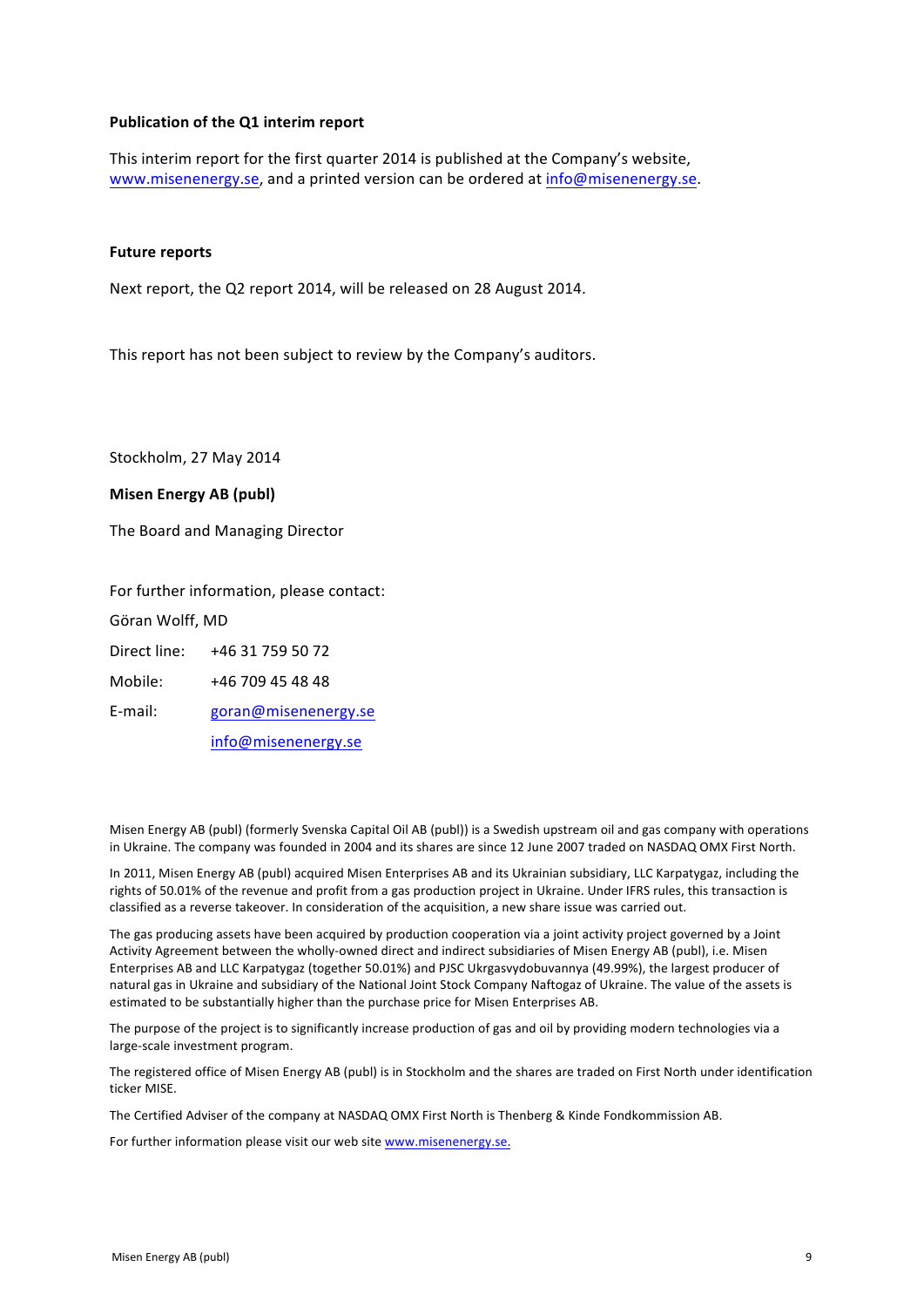#### **CONDENSED INTERIM INCOME STATEMENT-THE GROUP**

|                                                                                                |            | 1 Jan-31 March 1 Jan-31 March | 1 Jan-31 Dec |
|------------------------------------------------------------------------------------------------|------------|-------------------------------|--------------|
|                                                                                                | 2014       | 2013                          | 2013         |
| All amounts in KSEK                                                                            | 3 months   | 3 months                      | 12 months    |
| <b>Operating revenue</b>                                                                       |            |                               |              |
| Net sales                                                                                      | 164,850    | 228,457                       | 618,332      |
| Other operating income                                                                         | 1,324      | 2,651                         | 5,243        |
|                                                                                                | 166,174    | 231,108                       | 623,575      |
| <b>Operating expenses</b>                                                                      |            |                               |              |
| Other external expenses                                                                        | -79,133    | $-88,777$                     | $-283,746$   |
| Personnel expenses                                                                             | $-4,463$   | $-3,650$                      | $-16,536$    |
| Depreciation and amortisation of tangible and intangible fixed assets                          | $-6,797$   | $-5,194$                      | $-25,251$    |
| Other operating cost                                                                           | $-10,544$  | $-545$                        | $-20,920$    |
|                                                                                                | $-100,937$ | $-98,166$                     | -346,453     |
| <b>Operating income</b>                                                                        | 65,237     | 132,942                       | 277,122      |
| <b>Financial items</b>                                                                         | -42,535    | $-2,522$                      | -9,561       |
| Profit/loss after financial items                                                              | 22,702     | 130,420                       | 267,561      |
| Taxes for the period                                                                           | $-8,357$   | -26,101                       | -59,094      |
| Profit/loss for the period attributable to the parent company                                  |            |                               |              |
| shareholders                                                                                   | 14,345     | 104,319                       | 208,467      |
| Interim Statement of comprehensive income - The Group                                          |            |                               |              |
|                                                                                                |            |                               |              |
| Net profit for the period                                                                      | 14,345     | 104,319                       | 208,467      |
| Other comprehensive income                                                                     |            |                               |              |
| Items possible for later reclassification in income statement:                                 |            |                               |              |
| <b>Translation differences</b>                                                                 | $-157,400$ | $-5,993$                      | $-23,695$    |
| Other comprehensive income for the period, net after taxes                                     | $-157,400$ | $-5,993$                      | $-23,695$    |
| Total comprehensive income for the period                                                      | $-143,055$ | 98,326                        | 184,772      |
| Net earnings per share, allocated to the share owners in the parent company<br>(SEK per share) |            |                               |              |
| Net earnings for the period, before and after dilution                                         | 0.10       | 0.72                          | 1.43         |
| Average number of shares for the period were 145 068 222.                                      |            |                               |              |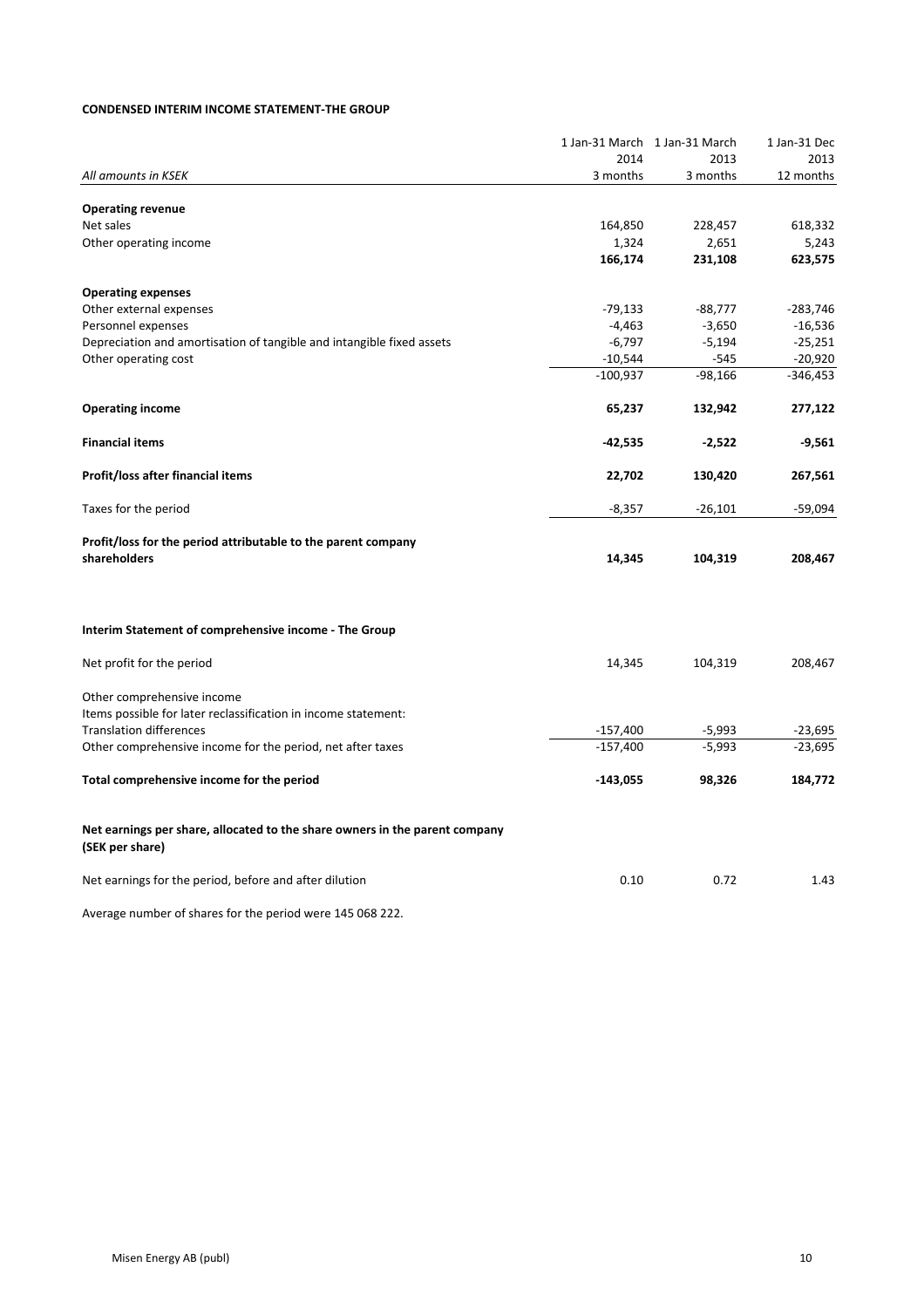# **CONDENSED BALANCE SHEET-THE GROUP**

| All amounts in KSEK                  | 31 March 2014 | 31 March 2013 | 31 Dec 2013 |
|--------------------------------------|---------------|---------------|-------------|
| <b>ASSETS</b>                        |               |               |             |
| <b>Non-current assets</b>            |               |               |             |
| Intangible fixed assets              | 36,556        | 39,700        | 37,684      |
| Tangible fixed assets                | 653,060       | 610,895       | 866,972     |
| <b>Total non-current assets</b>      | 689,616       | 650,595       | 904,656     |
| <b>Current assets</b>                |               |               |             |
| Stock                                | 107,334       | 9,181         | 142,773     |
| Accounts receivable                  | 73,170        | 58,723        | 4,999       |
| Other receivables                    | 37,142        | 11,865        | 37,117      |
| Prepaid expenses and accrued income  | 287           |               | 237         |
|                                      | 217,933       | 79,769        | 185,126     |
| Cash and bank balances               | 3,801         | 27,233        | 949         |
| <b>Total current assets</b>          | 221,734       | 107,002       | 186,075     |
| <b>TOTAL ASSETS</b>                  | 911,350       | 757,597       | 1,090,731   |
| All amounts in KSEK                  | 31 March 2014 | 31 March 2013 | 31 Dec 2013 |
| <b>EQUITY AND LIABILITIES</b>        |               |               |             |
| <b>Equity</b>                        | 396,215       | 452,824       | 539,270     |
| <b>Non-current liabilities</b>       |               |               |             |
| Long-term loans                      | 43,225        | 88,760        | 37,502      |
| Long-term deferred tax liability     | 8,728         | 1,334         | 17,011      |
| Other long-term liabilities          | 1,751         |               | 2,468       |
| <b>Total non-current liabilities</b> | 53,704        | 90,094        | 56,981      |
| <b>Total non-current liabilities</b> |               |               |             |
| Accounts payable                     | 131,839       | 59,751        | 118,034     |
| Tax debts                            |               | 17,512        |             |
| Short-term loans                     | 214,836       | 65,481        | 255,994     |
| Other short-term debt to JA          | 37,596        | 37,935        | 37,733      |
| Other short-term debt                | 46,177        | 32,205        | 74,261      |
| Accrued expenses and deferred income | 30,983        | 795           | 8,458       |
| <b>Total current liabilities</b>     | 461,431       | 213,679       | 494,480     |
| TOTAL EQUITY AND LIABILITIES         | 911,350       | 756,597       | 1,090,731   |
| <b>Pledged assets</b>                | 369,829       | 359,123       | 613,592     |
| <b>Contingent liabilities</b>        | 1,924,789     | 2,633,653     | 4,114,931   |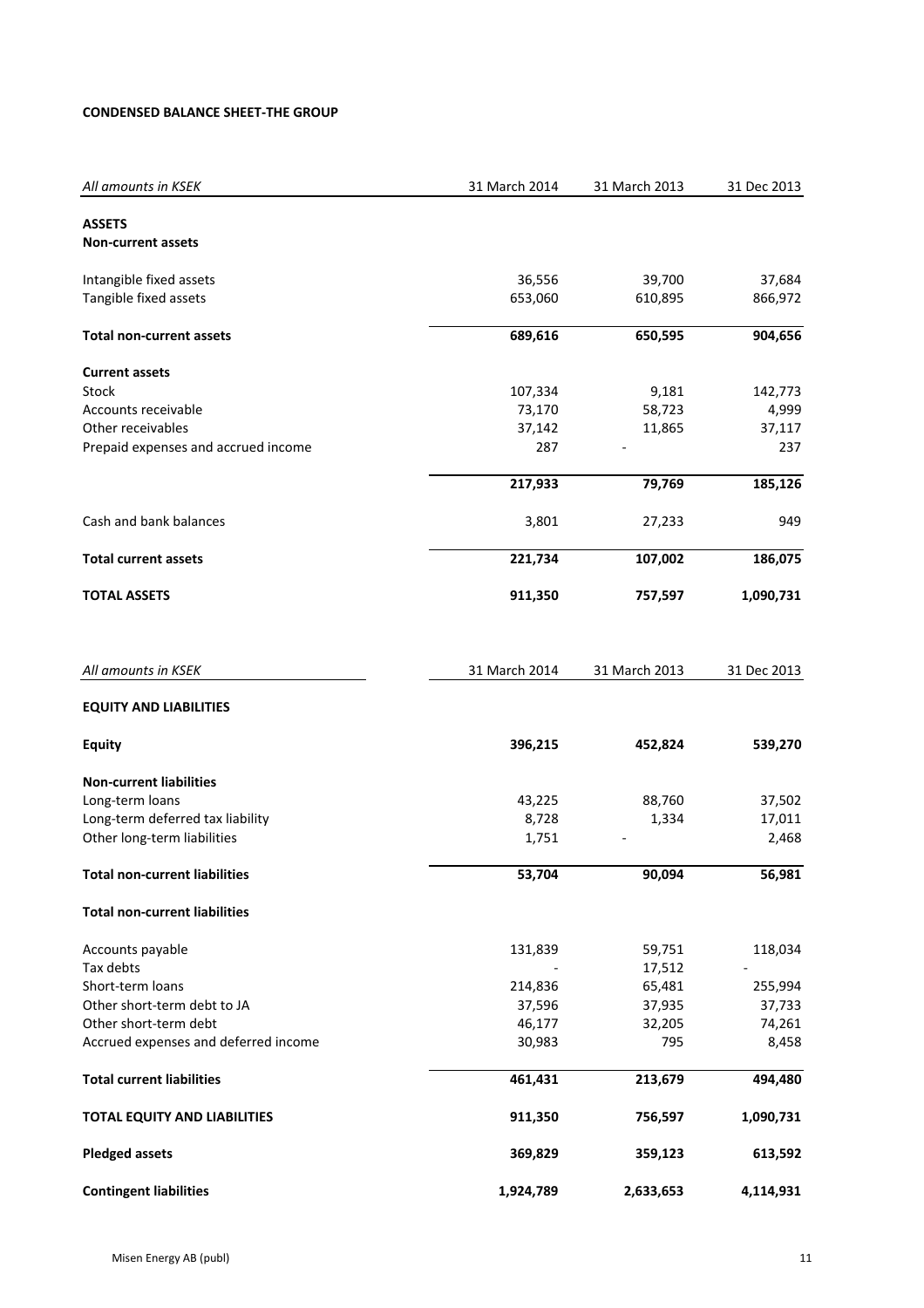#### **CONDENSED STATEMENT OF CHANGES IN EQUITY - THE GROUP**

|                                         |               |                       |                | Retained |                     |
|-----------------------------------------|---------------|-----------------------|----------------|----------|---------------------|
| All amounts in KSEK                     | Share capital | Other paid in capital | Other reserves | earnings | <b>Total equity</b> |
| Equity brought forward 2013-01-01       | 290,136       | -274,435              | $-13,087$      | 351,884  | 354,498             |
| Net profit                              |               |                       |                |          |                     |
| Net profit of the period Jan-March 2013 |               |                       |                | 104,319  | 104,319             |
| Other comprehensive income              |               |                       |                |          |                     |
| <b>Translation difference</b>           |               |                       | -5,993         |          | -5,993              |
| Total comprehensive income              | 290,136       | $-274,435$            | -19,080        | 456,203  | 452,824             |
| Equity brought forward 2013-03-31       | 290,136       | $-274,435$            | -19,080        | 456,203  | 452,824             |
| Equity brought forward 2013-04-01       | 290,136       | $-274,435$            | $-19,080$      | 456,203  | 452,824             |
| Net profit                              |               |                       |                |          |                     |
| Net profit of the period April-Dec 2013 |               |                       |                | 104,148  | 104,148             |
| Other comprehensive income              |               |                       |                |          |                     |
| <b>Translation difference</b>           |               |                       | -17,702        |          | -17,702             |
| Total comprehensive income              | o             | O                     | -17,702        | 104,148  | 86,446              |
| Equity brought forward 2013-12-31       | 290,136       | $-274,435$            | -36,782        | 560,351  | 539,270             |
| Equity brought forward 2014-01-01       | 290,136       | $-274,435$            | -36,782        | 560,351  | 539,270             |
| Net profit                              |               |                       |                |          |                     |
| Net profit for the year                 |               |                       |                | 14,345   | 14,345              |
| Other comprehensive income              |               |                       |                |          |                     |
| <b>Translation difference</b>           |               |                       | $-157,400$     |          | $-157,400$          |
| Total comprehensive income              | 0             | 0                     | -157,400       | 14,345   | $-143,055$          |
| Equity brought forward 2014-03-31       | 290,136       | $-274,435$            | $-194,182$     | 574,696  | 396,215             |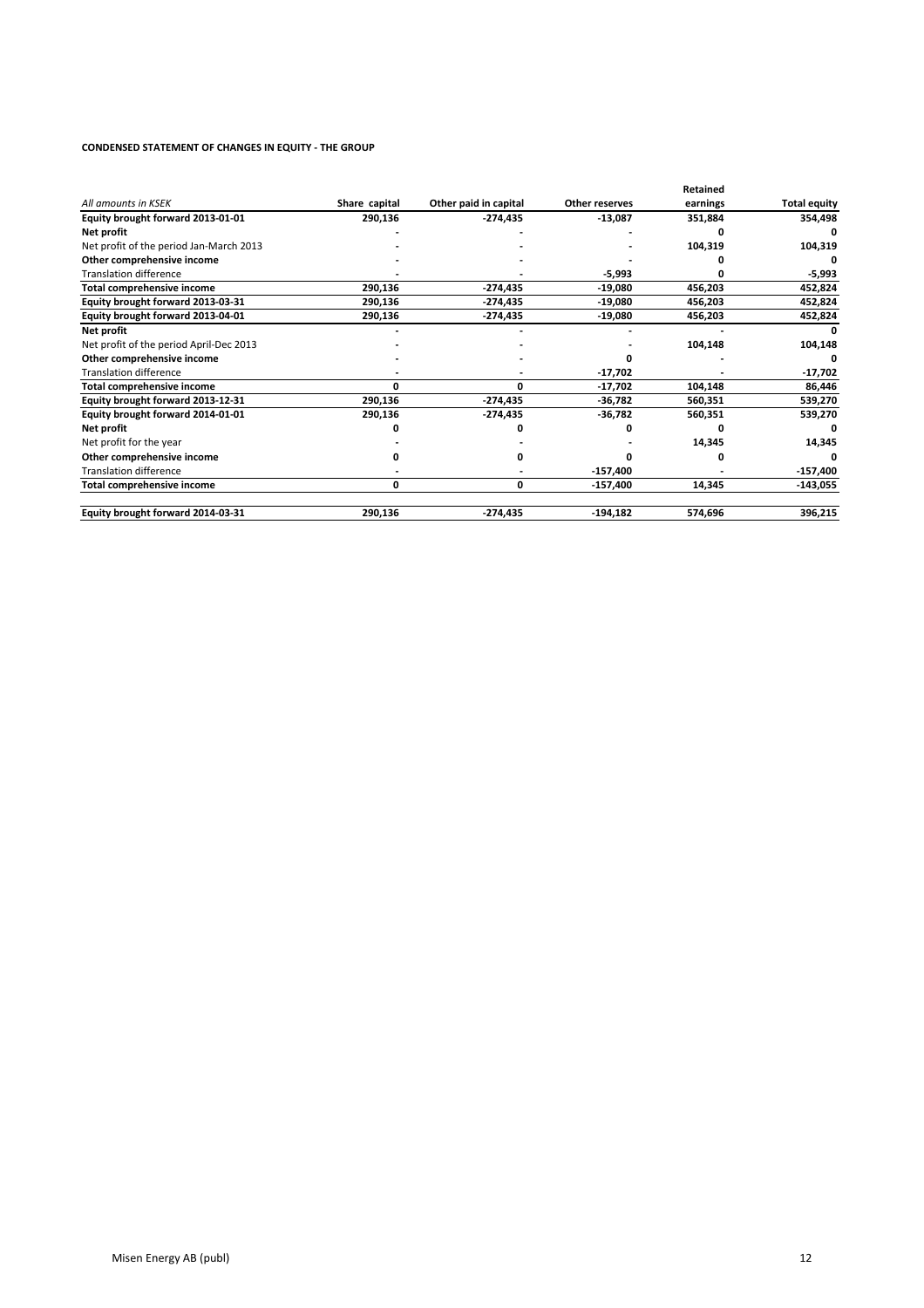# **CONDENSED STATEMENT OF CASH FLOWS - THE GROUP**

|                                                                        | 1 Jan-31 March | 1 Jan-31 March | 1 Jan-31 Dec |
|------------------------------------------------------------------------|----------------|----------------|--------------|
|                                                                        | 2014           | 2013           | 2013         |
| All amounts in KSEK                                                    | 3 months       | 3 months       | 12 months    |
| Operating activities                                                   |                |                |              |
| Operating income                                                       | 65,237         | 132,942        | 277,122      |
| Adjustment for non-cash items                                          | 6,797          | 5,194          | 19,057       |
| Interest received                                                      | 0              | 159            | 341          |
| Interest paid                                                          | $-88$          | $-2,680$       | $-678$       |
| Income tax                                                             | $-7,075$       | $-27,765$      | $-78,433$    |
| Cash flow from operating activities                                    |                |                |              |
| before working capital changes                                         | 64,871         | 107,850        | 217,409      |
|                                                                        | 0              | 0              |              |
| Decrease(+)/increase in stocks                                         | $-4,228$       | $-1,374$       | $-137,671$   |
| Decrease(+)/increase in receivables                                    | $-94,980$      | $-44,322$      | $-884$       |
| Decrease(-)/increase in short-term debts                               | 64,666         | 47,621         | 155,279      |
| Cash-flow from operating activities                                    | 30,329         | 109,775        | 234,133      |
|                                                                        |                |                |              |
| Investing activities<br>Acquisition of tangible and intangible assets* | $-22,477$      | $-86,969$      | $-370,668$   |
| Sale of tangible and intangible assets                                 | 0              | 0              | 48,812       |
| Change of long-term receivables (increase-)                            |                |                |              |
| Cash flow from investing activities                                    | $-22,477$      | $-86,969$      | $-321,856$   |
| Financing activities                                                   |                |                |              |
| Change in long-term debt (increase+)                                   | $-2,583$       | $-8,939$       | 75,965       |
| Cash flow from financing activities                                    | $-2,583$       | $-8,939$       | 75,965       |
|                                                                        |                |                |              |
| Cash flow for the period                                               | 5,269          | 13,867         | $-11,758$    |
| Cash at the beginning of the period                                    | 949            | 13,325         | 13,325       |
| Exchange rate difference in cash                                       | $-2,417$       | 41             | $-618$       |
| Cash at the end of the period                                          | 3,801          | 27,233         | 949          |

\*During 2014 has no net investments through financial leasing agreements been made, the amount for the whole year 2014 was KSEK 61,061. Investments through financial leasing are considered as not affecting the cash flow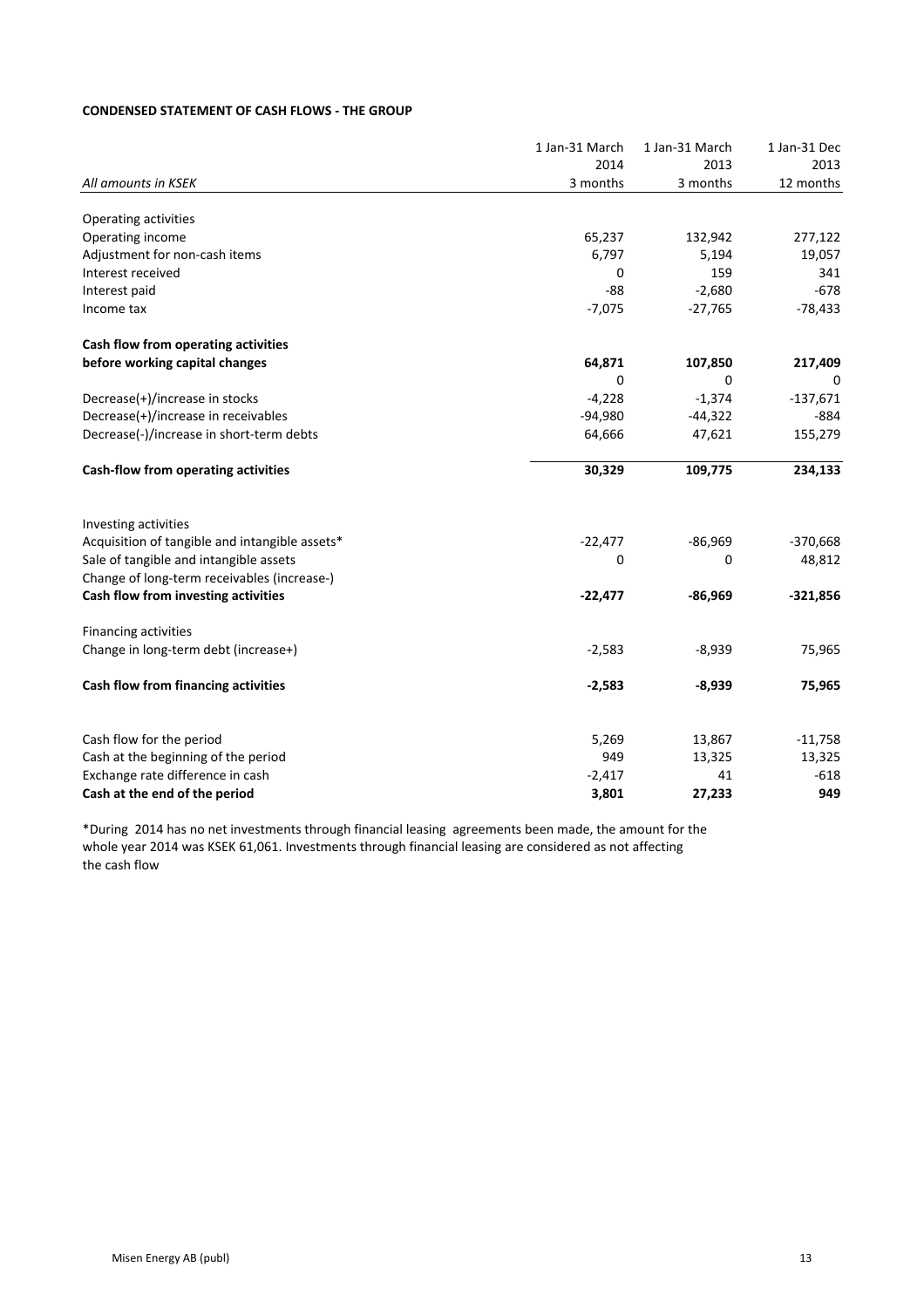# **CONDENSED INTERIM INCOME STATEMENT - PARENT COMPANY**

|                                                                                           | 1 Jan-31 March | 1 Jan-31 March | 1 Jan-31 Dec             |
|-------------------------------------------------------------------------------------------|----------------|----------------|--------------------------|
|                                                                                           | 2014           | 2013           | 2013                     |
| All amounts in KSEK                                                                       | 3 months       | 3 months       | 12 months                |
| <b>Operating revenue</b>                                                                  |                |                |                          |
| Net sales                                                                                 | 0              | 0              | 2,730                    |
|                                                                                           | $\mathbf{0}$   | O              | 2,730                    |
| <b>Operating expenses</b>                                                                 |                |                |                          |
| Other external expenses                                                                   | $-4,226$       | $-2,811$       | $-21,746$                |
| Personnel expenses                                                                        | $-1,703$       | $-1,100$       | $-2,889$                 |
|                                                                                           | $-5,929$       | $-3,911$       | $-24,635$                |
| <b>Operating income</b>                                                                   | $-5,929$       | $-3,911$       | $-21,905$                |
| Interest income                                                                           |                |                | 337                      |
| Interest expense                                                                          | $-593$         | $-323$         | $-2,998$                 |
|                                                                                           | $-593$         | $-323$         | $-2,661$                 |
| Profit/loss after financial items                                                         | $-6,522$       | $-4,234$       | $-24,566$                |
| Taxes for the period                                                                      | 0              |                |                          |
| Net profit/loss                                                                           | $-6,522$       | $-4,234$       | $-24,566$                |
| Interim Statement of comprehensive income - Parent company                                |                |                |                          |
| Net loss for the period                                                                   | $-6,522$       | $-4,234$       | $-24,566$                |
| Other comprehensive income                                                                | $\pmb{0}$      | 0              |                          |
| Other comprehensive income for the period, net after taxes                                | $\mathbf 0$    | 0              | $\pmb{0}$<br>$\mathbf 0$ |
| Total comprehensive income for the period                                                 | $-6,522$       | $-4,234$       | $-24,566$                |
| Earnings per share allocated to the share owners in the parent company<br>(SEK per share) |                |                |                          |
| Net earnings for the period, before and after dilution                                    | Neg            | Neg            | Neg                      |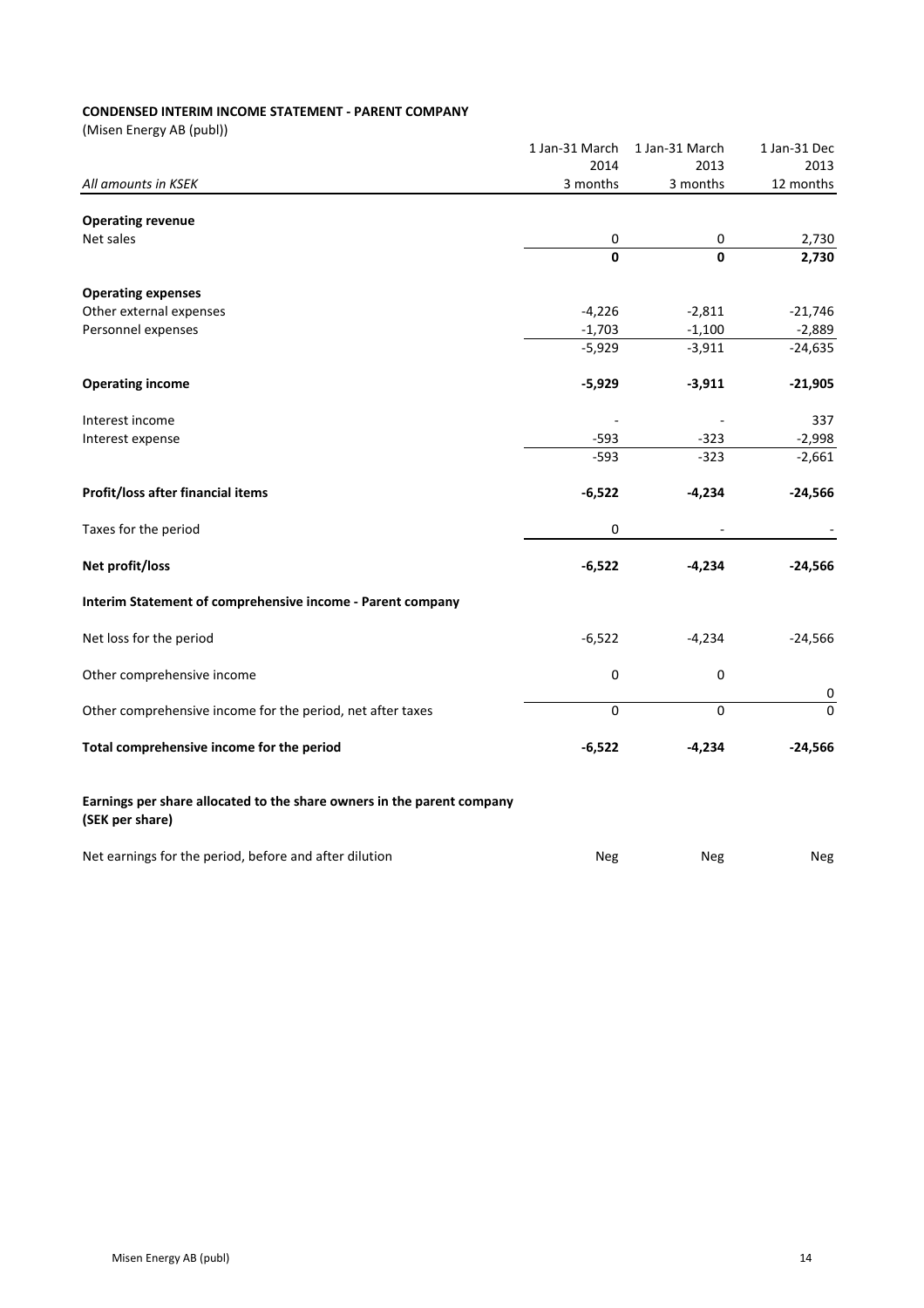#### **CONDENSED BALANCE SHEET - PARENT COMPANY**

| All amounts in KSEK                      | 31 March 2014 | 31 March 2013 | 31 Dec 2013 |
|------------------------------------------|---------------|---------------|-------------|
| <b>ASSETS</b>                            |               |               |             |
| <b>Non-current assets</b>                |               |               |             |
| <b>Financial fixed assets</b>            |               |               |             |
| Shares in subsidiaries                   | 1,001,799     | 1,001,799     | 1,001,799   |
| <b>Total financial fixed assets</b>      | 1,001,799     | 1,001,799     | 1,001,799   |
| <b>Total fixed assets</b>                | 1,001,799     | 1,001,799     | 1,001,799   |
| <b>Total non-current assets</b>          | 1,001,799     | 1,001,799     | 1,001,799   |
| <b>Current receivables</b>               |               |               |             |
| Accounts receivable                      | 0             | 0             | 0           |
| Other receivables                        | 342           | 493           | 803         |
| Short-term receivables from subsidiaries | 4,657         | 1,513         | 4,745       |
| Prepaid expenses and accrued income      | 255           | 0             | 227         |
|                                          | 5,254         | 2,006         | 5,775       |
| <b>Cash and bank balances</b>            | 156           | 7,821         | 479         |
| <b>Total current assets</b>              | 5,410         | 9,828         | 6,254       |
| <b>TOTAL ASSETS</b>                      | 1,007,209     | 1,011,627     | 1,008,053   |
| (Misen Energy AB)<br>All amounts in KSEK | 31 March 2014 | 31 March 2013 | 31 Dec 2013 |
| <b>EQUITY</b>                            |               |               |             |
| <b>Restricted equity</b>                 |               |               |             |
| Share capital                            | 290,136       | 290,136       | 290,136     |
| Statutory reserves                       | 345           | 345           | 345         |
|                                          | 290,481       | 290,481       | 290,481     |
| Non-restricted equity                    |               |               |             |
| Profit/Loss brought forward              | 672,901       | 697,465       | 697,466     |
| Profit/loss for the year                 | $-6,522$      | $-4,234$      | $-24,565$   |
|                                          | 666,379       | 693,231       | 672,901     |
| <b>Total equity</b>                      | 956,860       | 983,712       | 963,382     |
| <b>Non-current liabilities</b>           |               |               |             |
|                                          |               | 25,284        |             |
| Long-term loan                           | 43,225        |               | 37,502      |
| Other long-term debts to group companies | 93            | 93            | 93          |
| <b>Total non-current liabilities</b>     | 43,318        | 25,377        | 37,595      |
| Accounts payable                         | 1,230         | 1,544         | 3,568       |
| Other short-term liabilities             | 457           | 993           | 333         |
| Accrued expenses and deferred income     | 5,344         | 0             | 3,175       |
| <b>Total current liabilities</b>         | 7,031         | 2,537         | 7,076       |
| TOTAL EQUITY AND LIABILITIES             | 1,007,209     | 1,011,626     | 1,008,053   |
| <b>Pledged assets</b>                    | 100,333       | 152           | 153         |
| <b>Contingent liabilities</b>            | 39            | 39            | 39          |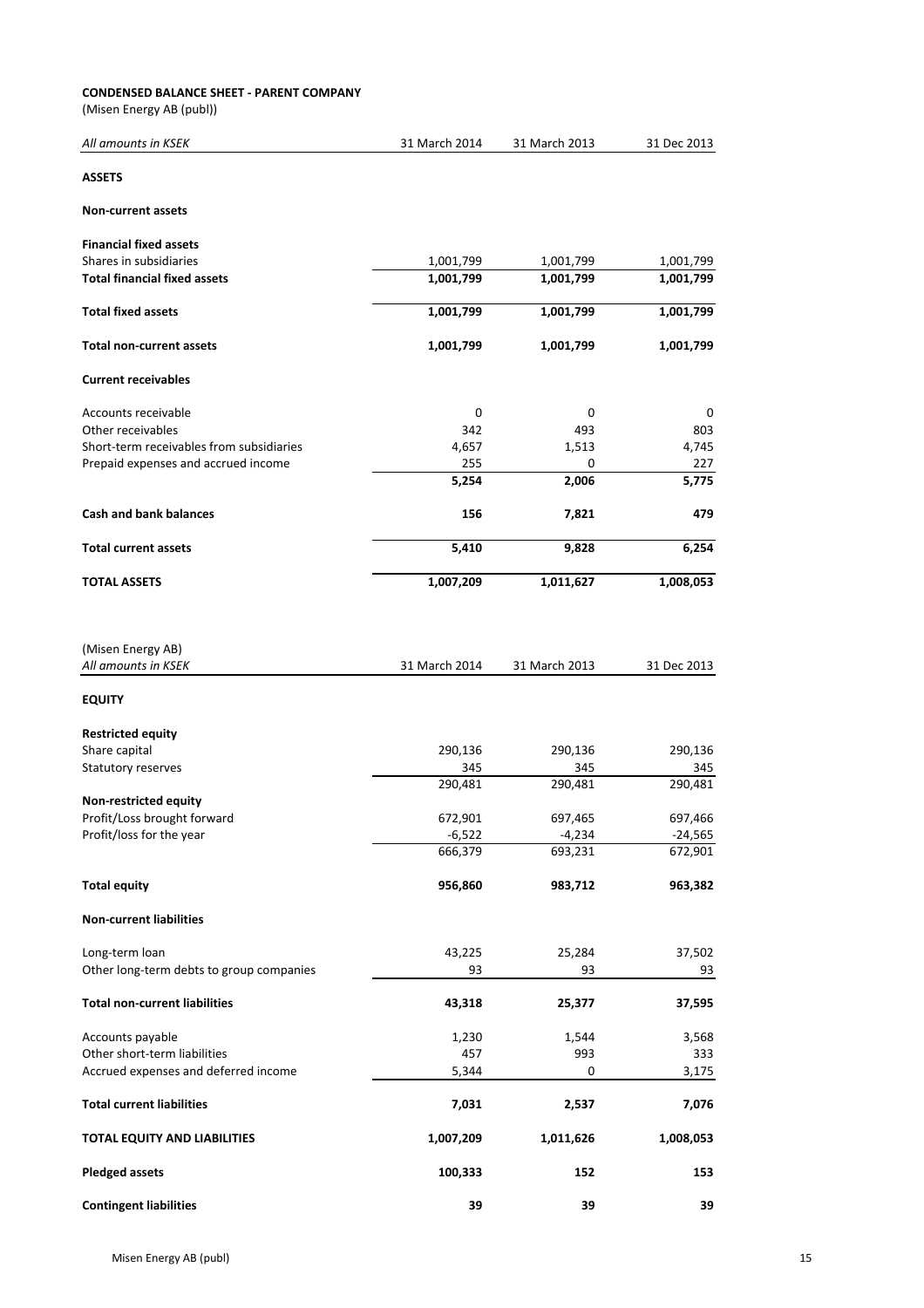# **CONDENSED STATEMENT OF CHANGES IN EQUITY - PARENT COMPANY**

|                                            |              |                  | <b>Share</b> |           |                     |
|--------------------------------------------|--------------|------------------|--------------|-----------|---------------------|
|                                            | <b>Share</b> | <b>Statutory</b> | Premium      | Retained  |                     |
| All amounts in KSEK                        | capital      | reserves         | reserve      | earnings  | <b>Total equity</b> |
| Equity brought forward 2013-01-01          | 290,136      | 345              | 714,285      | $-16,819$ | 987,947             |
| Net profit                                 |              |                  |              |           |                     |
| Net profit of the period Jan-March 2013    |              |                  |              | $-4,234$  | $-4,234$            |
| Other comprehensive income                 |              |                  |              |           |                     |
| <b>Translation difference</b>              |              |                  |              |           | 0                   |
| <b>Total comprehensive income</b>          | 0            | 0                | 0            | $-4,234$  | $-4,234$            |
| Equity brought forward 2013-03-31          | 290,136      | 345              | 714,285      | $-21,053$ | 983,713             |
| Equity brought forward 2013-04-01          | 290,136      | 345              | 714,285      | $-21,053$ | 983,713             |
| Net profit                                 |              |                  |              |           |                     |
| Net profit for the period April - Dec 2013 |              |                  |              | $-20,331$ | $-20,331$           |
| Other comprehensive income                 |              |                  |              |           |                     |
| <b>Translation difference</b>              |              |                  |              |           | 0                   |
| Total comprehensive income                 | 0            | 0                | 0            | $-20,331$ | $-20,331$           |
| Equity brought forward 2013-12-31          | 290,136      | 345              | 714,285      | $-41,384$ | 963,382             |
| Equity brought forward 2014-01-01          | 290,136      | 345              | 714,285      | $-41,384$ | 963,382             |
| Net profit                                 |              |                  |              |           |                     |
| Net profit of the period Jan-March 2014    |              |                  |              | $-6,522$  | $-6,522$            |
| Other comprehensive income                 |              |                  |              |           |                     |
| <b>Translation difference</b>              |              |                  |              |           | 0                   |
| <b>Total comprehensive income</b>          | 0            | 0                | 0            | $-6,522$  | $-6,522$            |
| Equity brought forward 2014-03-31          | 290,136      | 345              | 714,285      | -47,906   | 956,860             |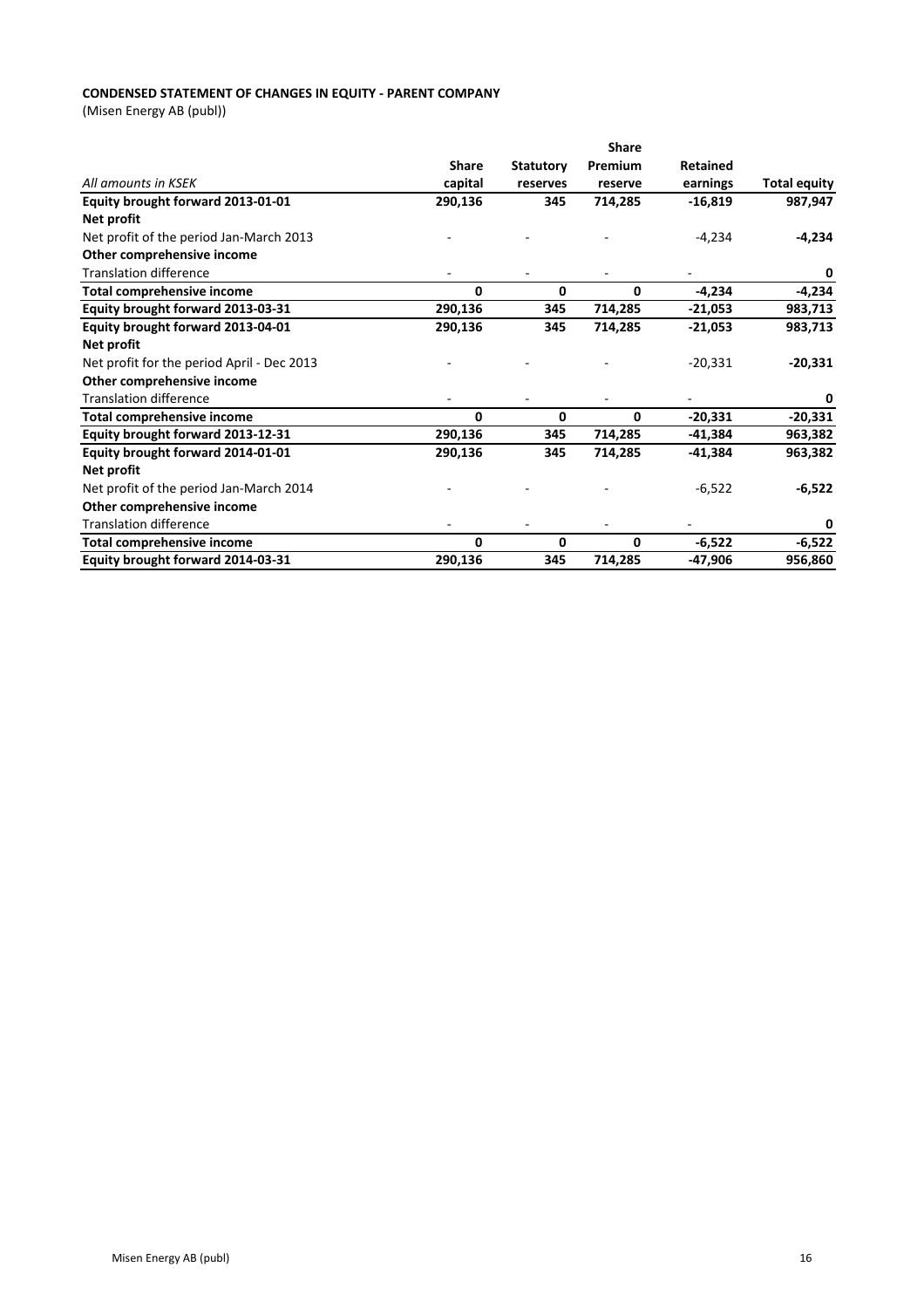# **CONDENSED STATEMENT OF CASH FLOWS - PARENT COMPANY**

|                                             | 1 Jan-31 March | 1 Jan-31 March | 1 Jan-31 Dec   |
|---------------------------------------------|----------------|----------------|----------------|
|                                             | 2014           | 2013           | 2013           |
| All amounts in KSEK                         | 3 months       | 3 months       | 12 months      |
| Operating activities                        | $-5,929$       | $-3,911$       | $-21,905$      |
| Operating income                            |                |                |                |
| Adjustment for non-cash items               |                |                | $\overline{2}$ |
| Interest received                           |                | $-323$         |                |
| Interest paid                               | 0              | 0              |                |
| Cash flow from operating activities         |                |                |                |
| before working capital changes              | $-5,929$       | $-4,234$       | $-21,903$      |
| Cash flow from working capital changes      |                |                |                |
| Decrease(+)/increase in receivables         | 521            | $-1,226$       | $-4,661$       |
| Decrease(-)/increase in accounts payable    | $-2,338$       | 464            | 2,488          |
| Decrease(-)/increase(+) in short term debts | 1,700          | $-944$         | $-300$         |
| Cash flow from operating activities         | $-6,046$       | $-5,940$       | $-24,376$      |
| <b>Financing activities</b>                 |                |                |                |
| Increase in long-term debt                  | 5,723          | 5,249          | 16,343         |
| Cash flow from financing activities         | 5,723          | 5,249          | 16,343         |
| Cash flow for the period                    | $-323$         | $-691$         | $-8,033$       |
| Cash at the beginning of the period         | 479            | 8,512          | 8,512          |
| Cash at the end of the period               | 156            | 7,821          | 479            |